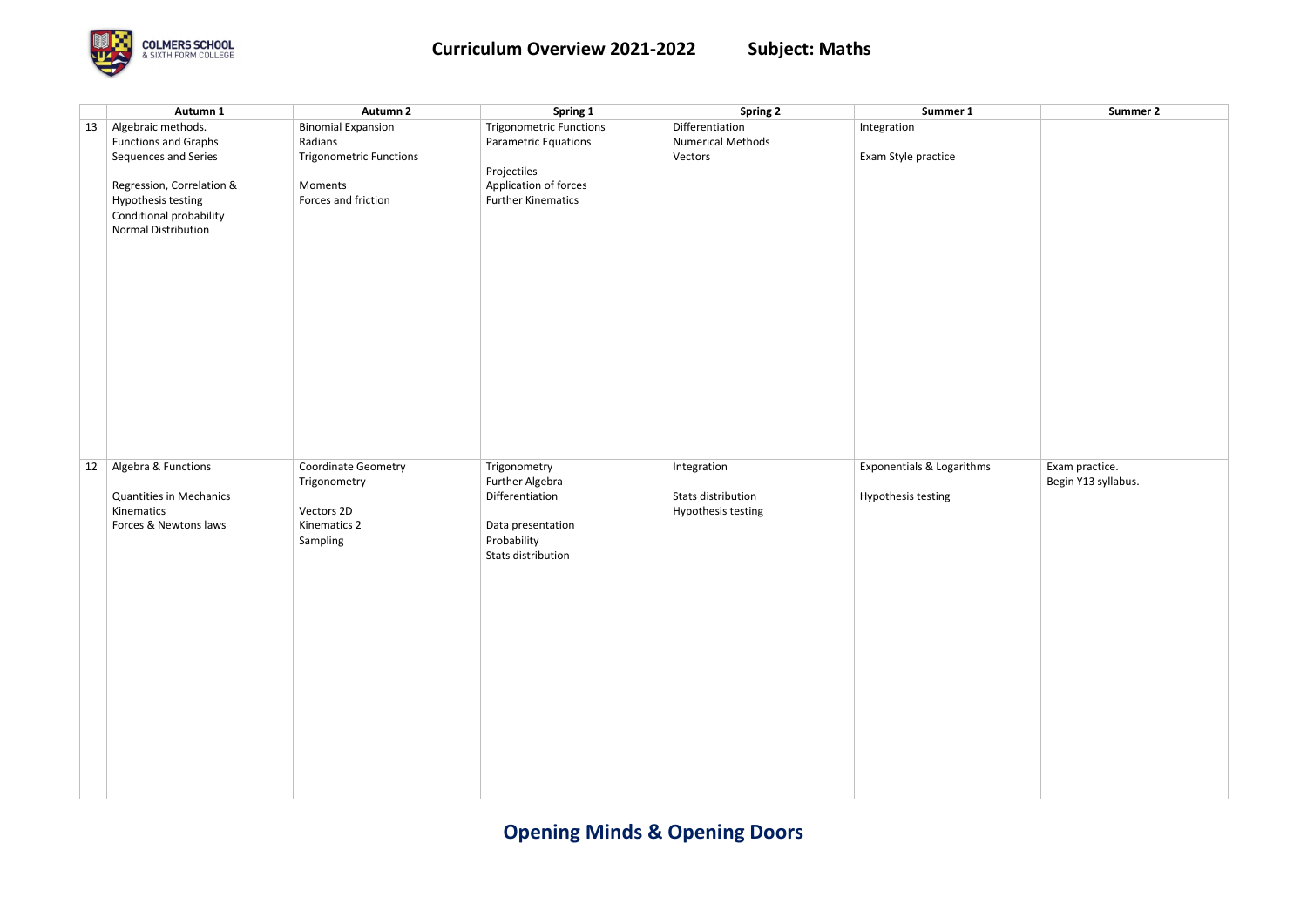

|        | Autumn 1                      | <b>Autumn 2</b>                  | Spring 1                                 | <b>Spring 2</b>                | Summer 1                                 | <b>Summer 2</b>                   |
|--------|-------------------------------|----------------------------------|------------------------------------------|--------------------------------|------------------------------------------|-----------------------------------|
| 11     | Exam Prep 1                   | Exam Prep 2 & 3 (Winter Mocks)   | Work on areas that need                  | Exam Prep 5 & 6 (Spring Mocks) | Final summer preparation                 |                                   |
|        |                               |                                  | developing, as diagnosed from            |                                |                                          |                                   |
|        | Exam 1                        | Exam 2 & 3                       | Exam 2 & 3                               | Exam 5 & 6                     |                                          |                                   |
|        | Work on areas that need       | Work on areas that need          | Exam Prep 4                              | Work on areas that need        |                                          |                                   |
|        | developing, as diagnosed from | developing, as diagnosed from    |                                          | developing, as diagnosed from  |                                          |                                   |
|        | Exam 1.                       | Exam 2 & 3                       | Exam 4                                   | Exam 5 & 6.                    |                                          |                                   |
|        |                               |                                  | Work on areas that need                  |                                |                                          |                                   |
|        |                               |                                  |                                          |                                |                                          |                                   |
|        |                               |                                  | developing, as diagnosed from<br>Exam 4. |                                |                                          |                                   |
|        |                               |                                  |                                          |                                |                                          |                                   |
|        |                               |                                  |                                          |                                |                                          |                                   |
|        |                               |                                  |                                          |                                |                                          |                                   |
|        |                               |                                  |                                          |                                |                                          |                                   |
|        |                               |                                  |                                          |                                |                                          |                                   |
|        |                               |                                  |                                          |                                |                                          |                                   |
|        |                               |                                  |                                          |                                |                                          |                                   |
|        |                               |                                  |                                          |                                |                                          |                                   |
|        |                               |                                  |                                          |                                |                                          |                                   |
|        |                               |                                  |                                          |                                |                                          |                                   |
|        |                               |                                  |                                          |                                |                                          |                                   |
| 10     | Fractions                     | Exam Prep 1                      | <b>Cumulative Frequency</b>              | Functions                      | Exam Prep 2                              | Similarity and Congrue            |
| Higher | Algebraic fractions           |                                  | Pie Charts                               | Pythagoras                     |                                          | Pythagoras and Trig in            |
| Tier   | <b>Product of Primes</b>      | Exam 1                           | <b>Frequency Polygons</b>                | Trigonometry                   | Exam 2                                   | <b>Trig Graphs</b>                |
|        | Indices                       |                                  | <b>Comparing Data</b>                    | Sine rule                      |                                          | <b>Circle Theorems</b>            |
|        | <b>Standard Form</b>          | Work on areas that need          | Averages                                 | Cosine rule                    | Work on areas that need                  | Parallel and perpendic            |
|        | Surds                         | developing, as diagnosed from    | Compound interest                        | Area of triangle               | developing, as diagnosed from            | Graphs of circles                 |
|        | <b>Expanding brackets</b>     | Exam 1.                          | Reverse Percentages                      | <b>Parallel Lines</b>          | Exam 2.                                  | Proof                             |
|        |                               |                                  | Percentage Change                        | Polygons                       |                                          | <b>Transforming Graphs</b>        |
|        |                               | <b>Linear Equations</b>          | Ratio                                    | Types of curve                 | Volume                                   | Vectors                           |
|        |                               | <b>Factorising and Expanding</b> | Proportion                               | Rates of change                | Surface Area                             | Loci                              |
|        |                               | Quadratics                       |                                          | Area under curves              | <b>Accuracy and Bounds</b>               | <b>Bearings</b>                   |
|        |                               | Simultaneous Equations           |                                          |                                | Transformations<br><b>Scale Drawings</b> | Simultaneous Equation<br>Diagrams |
|        |                               |                                  |                                          |                                | Inequalities                             | <b>Exact Values</b>               |
|        |                               |                                  |                                          |                                |                                          |                                   |
|        |                               |                                  |                                          |                                |                                          |                                   |
|        |                               |                                  |                                          |                                |                                          |                                   |
|        |                               |                                  |                                          |                                |                                          |                                   |
|        |                               |                                  |                                          |                                |                                          |                                   |
|        |                               |                                  |                                          |                                |                                          |                                   |
|        |                               |                                  |                                          |                                |                                          |                                   |
|        |                               |                                  |                                          |                                |                                          |                                   |
|        |                               |                                  |                                          |                                |                                          |                                   |

|             | <b>Summer 2</b>                                                                                                                                                                                                                                                                                                |
|-------------|----------------------------------------------------------------------------------------------------------------------------------------------------------------------------------------------------------------------------------------------------------------------------------------------------------------|
| on          |                                                                                                                                                                                                                                                                                                                |
| d<br>d from | Similarity and Congruence<br>Pythagoras and Trig in 3D<br><b>Trig Graphs</b><br><b>Circle Theorems</b><br>Parallel and perpendicular lines<br>Graphs of circles<br>Proof<br><b>Transforming Graphs</b><br>Vectors<br>Loci<br><b>Bearings</b><br>Simultaneous Equations Tree<br>Diagrams<br><b>Exact Values</b> |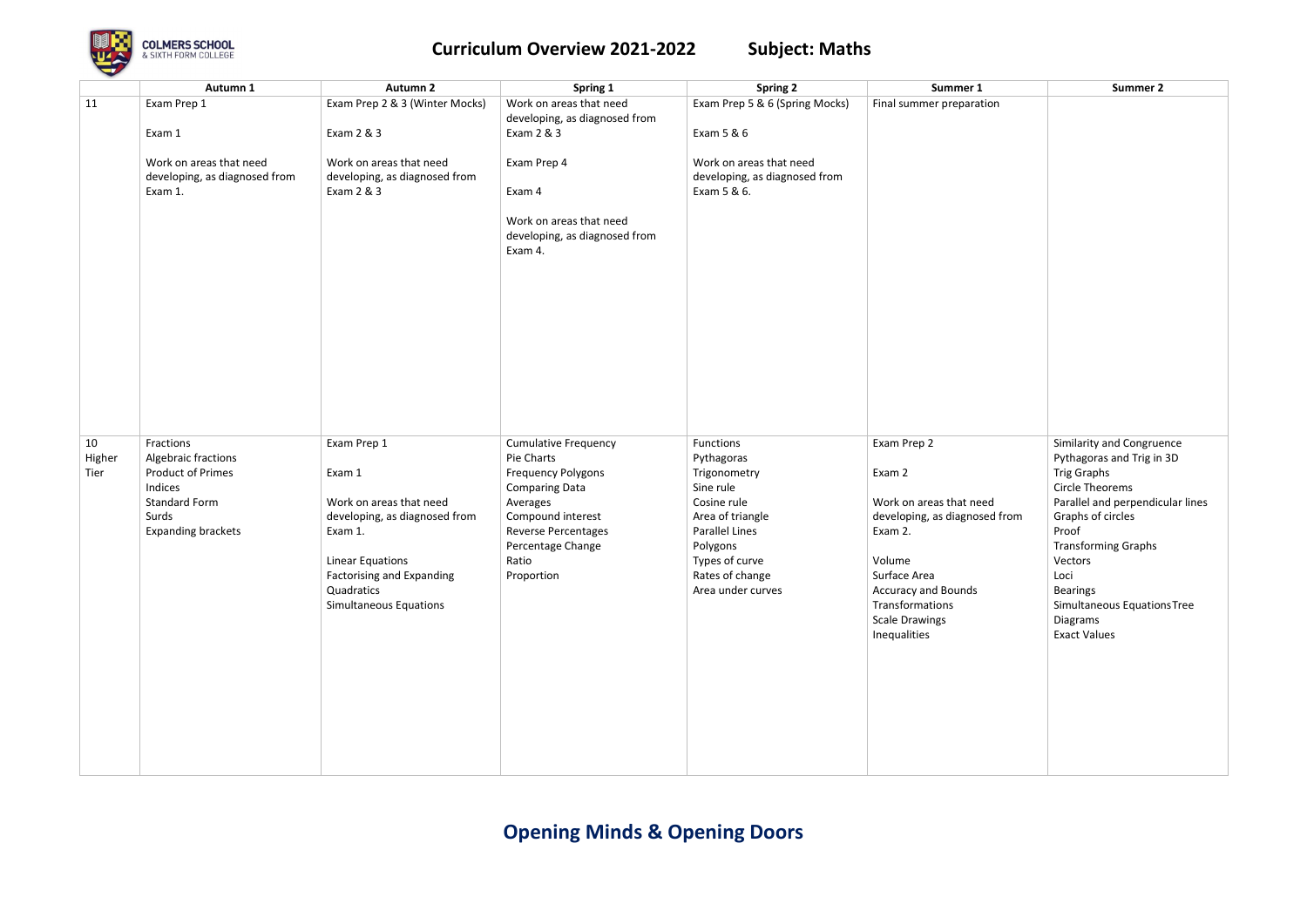**Opening Minds & Opening Doors**



| 10<br>Crossover | Two Way Tables<br><b>Frequency Trees</b><br>Venn Diagrams<br>Product of Primes/HCF/LCM<br>Real-life Multiples<br>Rounding and Error Intervals<br>Estimation<br>Use of Calculator<br>Fractions<br>Percentages<br>Ratio<br><b>Direct Proportion</b> | Exam Prep 1<br>Exam 1<br>Work on areas that need<br>developing, as diagnosed from<br>Exam 1.<br>Proportion - Best Value<br>Proportion - Recipes<br>Proportion - Exchange Rates<br>Percentages:<br>Interest and Growth<br><b>Reverse Percentages</b><br>Depreciation and Decay<br>Index Laws | <b>Expand and Simplify</b><br>Factorising<br>Sequences<br>Solving Equations<br>Forming and Solving Equations<br>Inequalities<br>Changing the Subject<br>Standard Index Form<br>Angle Rules<br>Angles in parallel lines<br>Interior and exterior angles<br><b>Bearings</b> | Volume<br>Surface Area<br>Pythagoras<br>Trigonometry<br>Circles<br>Construction<br>Sampling<br>Averages<br>Averages from tables | Exam Prep 2<br>Exam 2<br>Work on areas that need<br>developing, as diagnosed from<br>Exam 2.<br><b>Frequency Diagrams</b><br><b>Scatter Graphs</b><br>Pie Charts<br>Straight line graphs<br>$y = mx + c$ | Parallel graphs<br>Non-linear graphs<br>Speed<br>Compound measures<br>Real-life graphs<br>Congruence<br>Similarity<br>Transformations |
|-----------------|---------------------------------------------------------------------------------------------------------------------------------------------------------------------------------------------------------------------------------------------------|---------------------------------------------------------------------------------------------------------------------------------------------------------------------------------------------------------------------------------------------------------------------------------------------|---------------------------------------------------------------------------------------------------------------------------------------------------------------------------------------------------------------------------------------------------------------------------|---------------------------------------------------------------------------------------------------------------------------------|----------------------------------------------------------------------------------------------------------------------------------------------------------------------------------------------------------|---------------------------------------------------------------------------------------------------------------------------------------|
|                 |                                                                                                                                                                                                                                                   |                                                                                                                                                                                                                                                                                             |                                                                                                                                                                                                                                                                           |                                                                                                                                 |                                                                                                                                                                                                          |                                                                                                                                       |

|     | Autumn 1                                                                | <b>Autumn 2</b> | Spring 1                                                                | <b>Spring 2</b> | Summer 1                                                                | Summer 2 |
|-----|-------------------------------------------------------------------------|-----------------|-------------------------------------------------------------------------|-----------------|-------------------------------------------------------------------------|----------|
| . g | - Use the four operations, including formal written methods applied to  |                 | - Continue to use the four operations and place value for fractions,    |                 | - Continue to use the four operations and place value for fractions,    |          |
|     | integers, decimals, fractions (including percentages) and measures.     |                 | decimals, measures and integers.                                        |                 | decimals, measures and integers.                                        |          |
|     | - Simplify and manipulate algebraic expressions to maintain equivalence |                 | - Describe, interpret and compare data using appropriate graphical      |                 | - describe, sketch and draw polygons using conventional terms and       |          |
|     | and begin to describe and use sequences and formulae                    |                 | representations including measures of central tendency.                 |                 | notations.                                                              |          |
|     | - describe, sketch and draw polygons using conventional terms and       |                 | - Simplify and manipulate algebraic expressions to maintain equivalence |                 | - Working with coordinates including identifying the properties of, and |          |
|     | notations.                                                              |                 | and work with and describe sequences and formulae                       |                 | describe the results of transformations and graphs                      |          |
|     | - Record, describe and analyse the frequency of outcomes of simple      |                 | - describe, sketch and draw polygons using conventional terms and       |                 | - Simplify and manipulate algebraic expressions to maintain equivalence |          |
|     | probability experiments                                                 |                 | notations.                                                              |                 | and describe and use sequences and formulae                             |          |
|     |                                                                         |                 |                                                                         |                 |                                                                         |          |